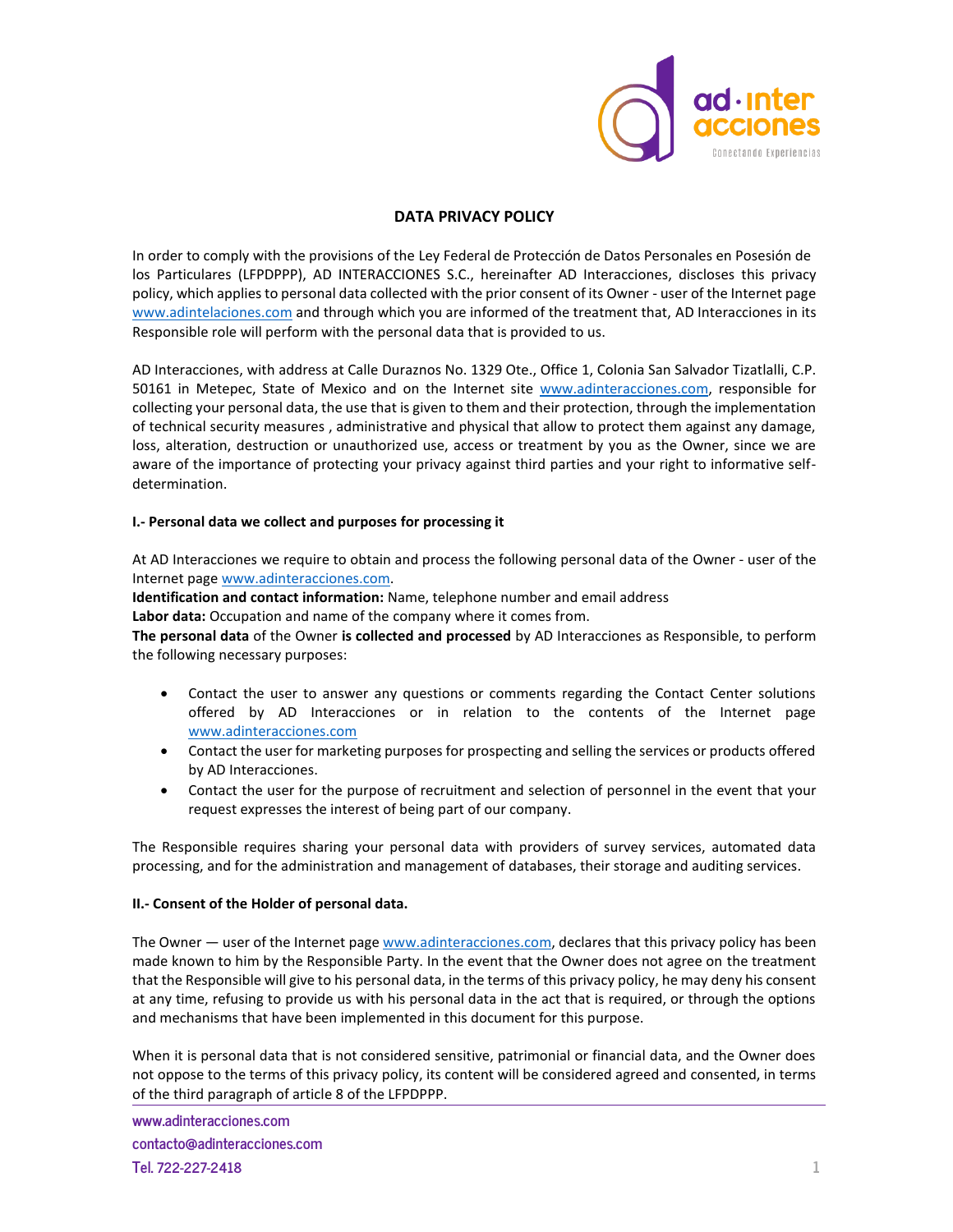

The Owner's consent may be revoked at any time by himself, without retroactive effects being attributed to it, under the terms and in accordance with the procedures established below for this purpose. Notwithstanding any provision of this privacy policy, the Owner acknowledges that his consent will not be required for the processing of personal data by the Responsible or third parties in any of the cases indicated in article 10 of the LFPDPPP.

## **III.- Transfers of personal data.**

AD Interacciones, undertakes not to transfer your personal information to third parties without your consent, with the exceptions provided for in article 37 of the LFPDPPP, as well as to carry out these transfers following the terms established by that law.

### **IV.- Maintenance and security of personal data.**

The Responsible party will keep the Owner's personal data - user of the Internet page www.adinteracciones.com for as long as necessary to process the request for information or marketing activity, as well as to maintain accounting, financial and audit records in terms of the LFPDPPP and of the commercial, fiscal and administrative legislation in force. The Owner's personal data collected by the Responsible Party will be protected by adequate administrative, technical and physical security measures against damage, loss, alteration, destruction or unauthorized use, access or treatment, in accordance with the provisions of the LFPDPPP and the administrative regulation derived from it.

### **V.- Use of "cookies", web beacons or other tracking technologies on our website.**

AD Interacciones, obtains information through its Internet page through the use of cookies, understanding as "cookie", the data file that is stored on the hard drive of the user's computer, web beacons and other technologies, when the user has access to the Responsible page. These files may contain information to identify the areas of greatest interest on our Internet page, verify and confirm your identity as a user of the page, to monitor your behavior as an Internet user, the type of user's browser, as well as information on visits to provide you with a better service and user experience when browsing our page.

A cookie cannot read the data or information on the user's hard drive or read the cookies created by other sites or pages.

In case you wish to reject cookies or selectively accept them, you can do so by adjusting your browser preferences. Please consult your browser instructions for further information.

## **VI.- Data Privacy.**

For any comment about our privacy policy, it is necessary that you send your request electronically to the email addres[s contacto@adintelaciones.com.](mailto:contacto@adintelaciones.com)

### **VII.- Procedure to exercise the ARCO rights.**

You as the Owner, or through your representative, have the **right to access your personal data** that you have authorized us to process, to know the information regarding the conditions of their treatment; as well as to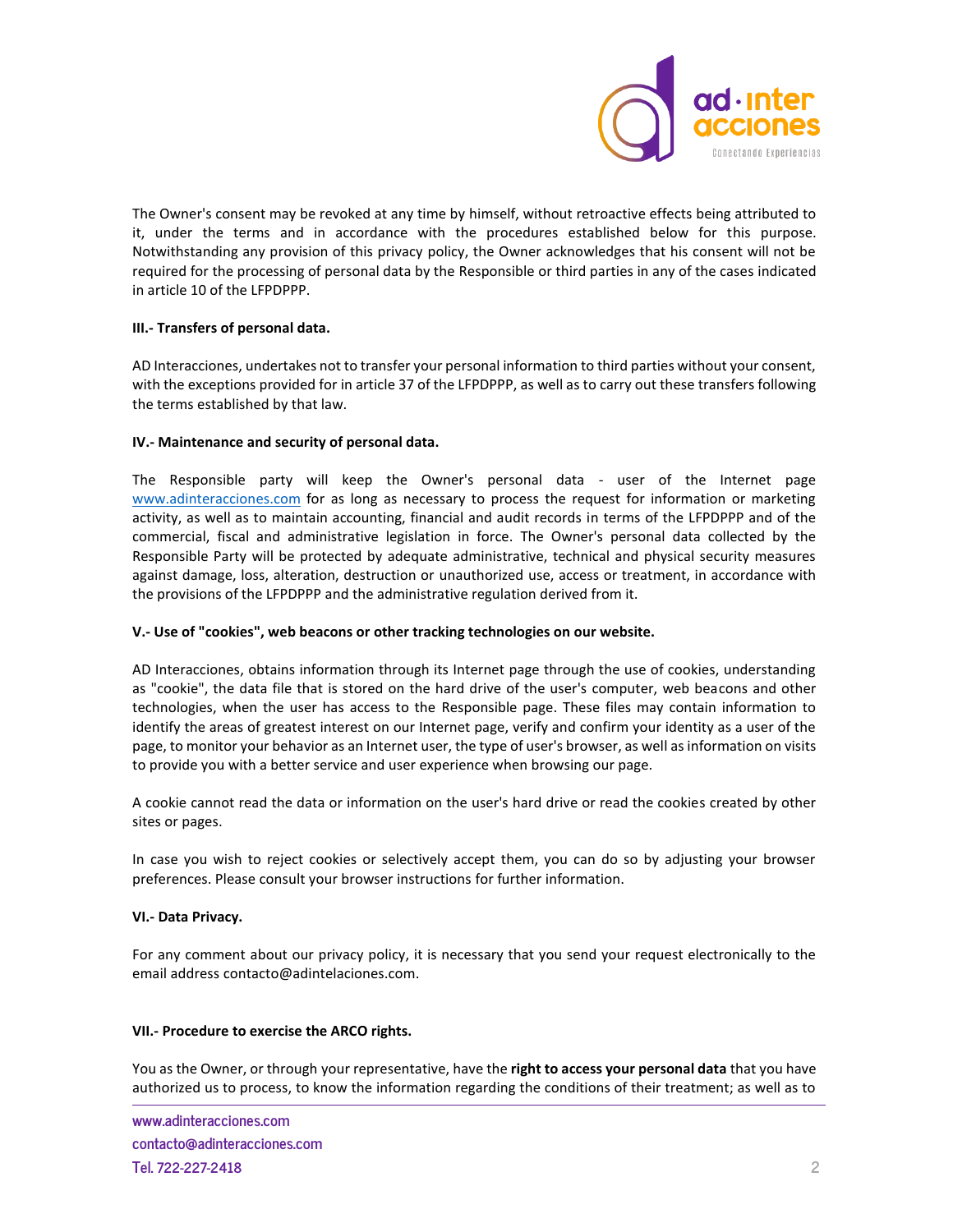

**rectify them** if they are inaccurate or incomplete; you can also **request cancellation** at any time from AD Interacciones when you consider your data is not being treated in accordance with the principles and duties established by the LFPDPPP and its regulations, or, **oppose their treatment** for specific purposes, that is, the **exercise of your rights** of access, rectification, cancellation and opposition, **ARCO by its acronym.**

AD Interacciones has implemented, as a mechanism for the exercise of above-mentioned rights, the presentation of a request for information at the electronic address indicated before.

To respond to your request, it must contain the following information:

### **General information**

1. The name of the Owner, address and / or email address to communicate the response to your request.

2. The documents that prove the identity (voter credential, passport, professional ID, or immigration document) in photocopy, or, where appropriate, the legal representation of the Owner (simple copy in printed or electronic format of the simple proxy letter with Autograph signature of the Owner, the representative agent and their corresponding official identifications - voter credential, passport, professional ID, or immigration document).

3. The clear and precise description of the personal data with respect to which one seeks to exercise any of the aforementioned rights and

4. Any other element or document that facilitates the location of your personal data.

### **Specific information**

In addition to the general information indicated above, depending on the right you wish to exercise, you must include the following information in the request:

**• ACCESS right:** the modality in which you prefer the requested personal data to be reproduced.

**• Right of RECTIFICATION:** the modifications you request to be made to personal data, as well as to provide the documents that support the request.

**• Right of CANCELLATION**: the causes that motivate the request to delete the data in the files, records or databases of the Responsible of treatment.

**• Right of OPPOSITION:** the causes or the situation that lead you to request to stop processing your personal data, as well as the damage or harm that such treatment would cause if continue; Or, you must indicate the specific purposes for which you want to exercise this right.

It is important to take into account that if the request does not have the information described above, AD Interacciones may request the missing information through a PREVENTION, which must be issued within a maximum period of 5 business days from the following day of the presentation of the request, and the Owner will have 10 working days, after receiving the prevention, to provide the required information, because otherwise his request will be considered as not filed.

AD Interacciones, has in terms of the LFPDPPP, a maximum period of twenty working days, counted from the date the request for access, rectification, cancellation or opposition was received, to inform the Owner of the determination adopted, in order that , if appropriate, it becomes effective within fifteen days from the date